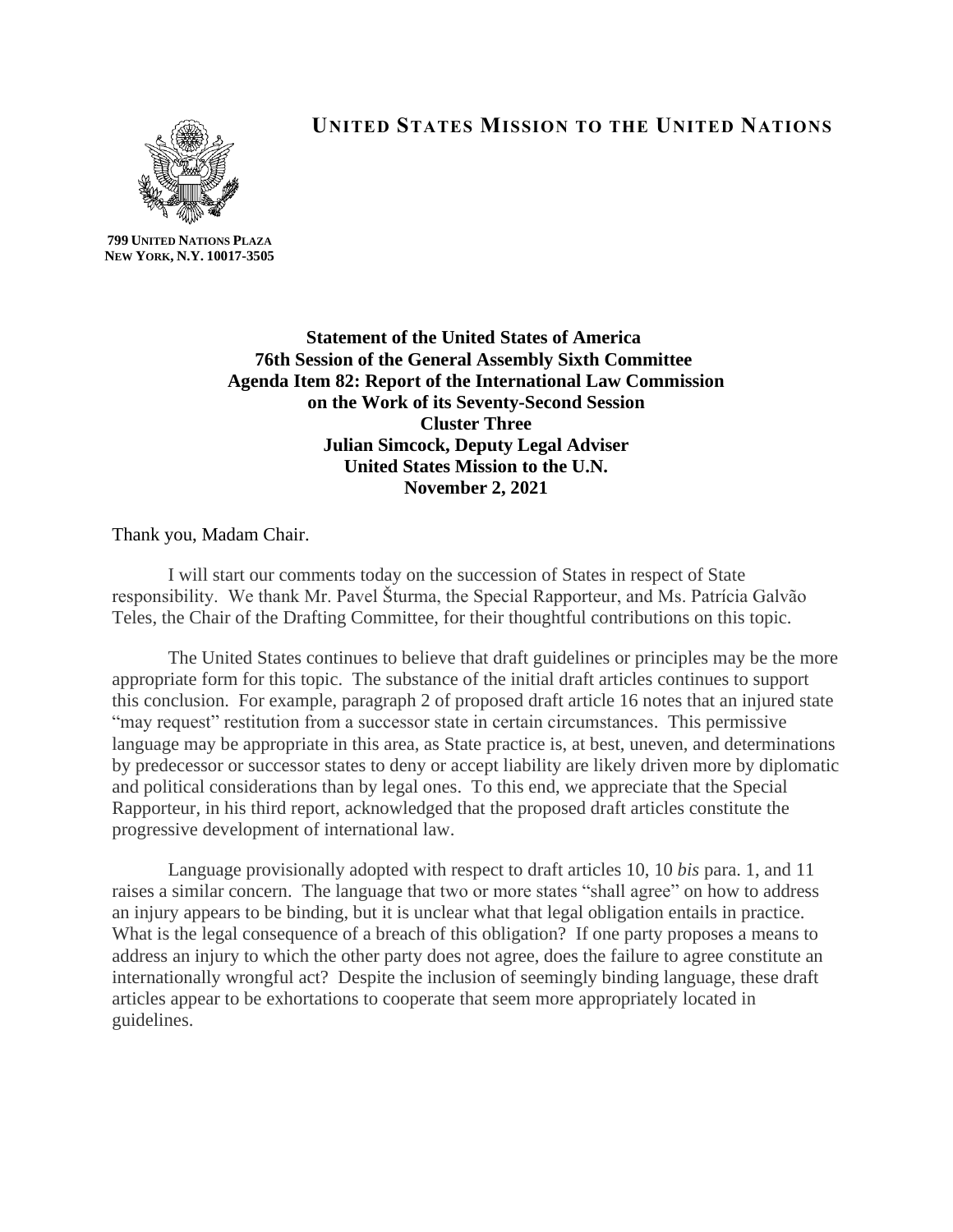We appreciate the efforts of the Special Rapporteur to address composite acts, as compared to continuing acts, in draft article 7 *bis*. The United States has not formed a position on this draft article but notes that the inclusion of examples or a hypothetical in the commentaries will be helpful for States, courts and tribunals attempting to parse this complex subject in their work.

Finally, the United States agrees with the concerns raised by certain members of the ILC that the draft articles would be improved by avoiding controversial positions or unsettled areas of law that do not need to be addressed in the context of State succession in respect of State responsibility. For example, the fourth report includes language that highlights the ability of an injured state to elect the form of reparation to invoke, and points to the Draft Articles on State Responsibility for Internationally Wrongful Acts and the related commentary to support this election. To the extent this suggests that such an invocation creates an obligation for a responsible state to provide that particular form of reparation, we do not believe this to be supported by the cited draft articles on State responsibility, the related commentary, the cases cited in the commentary, or the discussions of the ILC when the relevant language was initially drafted. We understand that others may have different views on this point or, for example, may have views that do not align with the primacy of restitution. These are complex subjects about which reasonable people may differ. However, these differences do not need to be resolved in the context of State succession in respect of State responsibility and may obscure the important work of the Commission on this topic. We encourage the Special Rapporteur and the Drafting Committee to consider revisions that minimize the need to address these unrelated issues.

The United States looks forward to the future work of the Commission on this topic.

I turn now to the topic "General Principles of Law." We have read with great interest the second report produced by Marcelo Vazquez-Bermudez, the special rapporteur for this topic. We join others in thanking him for his clear exposition of the topic and thoughtful, well-researched work in the report. We offer here some reactions and comments for the consideration of the ILC as it continues to make progress on this important topic.

First, the United States would like to reiterate its view that the element of "recognition" is essential to the identification of general principles of law and that the relevant analysis is whether a legal principle is recognized by States, as evidenced by their practice. We share the concerns raised by some members of the Commission about the potential ambiguity introduced by the proposed language "recognized by [the community of nations]" in draft conclusion 2 and believe "recognized by States" would provide better clarity for States, courts, and tribunals as they apply the concept in practice.

In this vein, we encourage the Commission to continue focusing on the need for recognition by States as the core consideration when drawing conclusions about the identification of general principles of law and, indeed, in assessing whether there is sufficient information available from which to draw such conclusions. For example, focusing on state practice in the drafting of commentaries and subsequent conclusions could further elucidate when and how a general principle of law is transposed to the international legal system. It could also provide greater clarity with respect to if, when, and to what extent, the activities of supranational or international organizations contribute evidence of the existence of a general